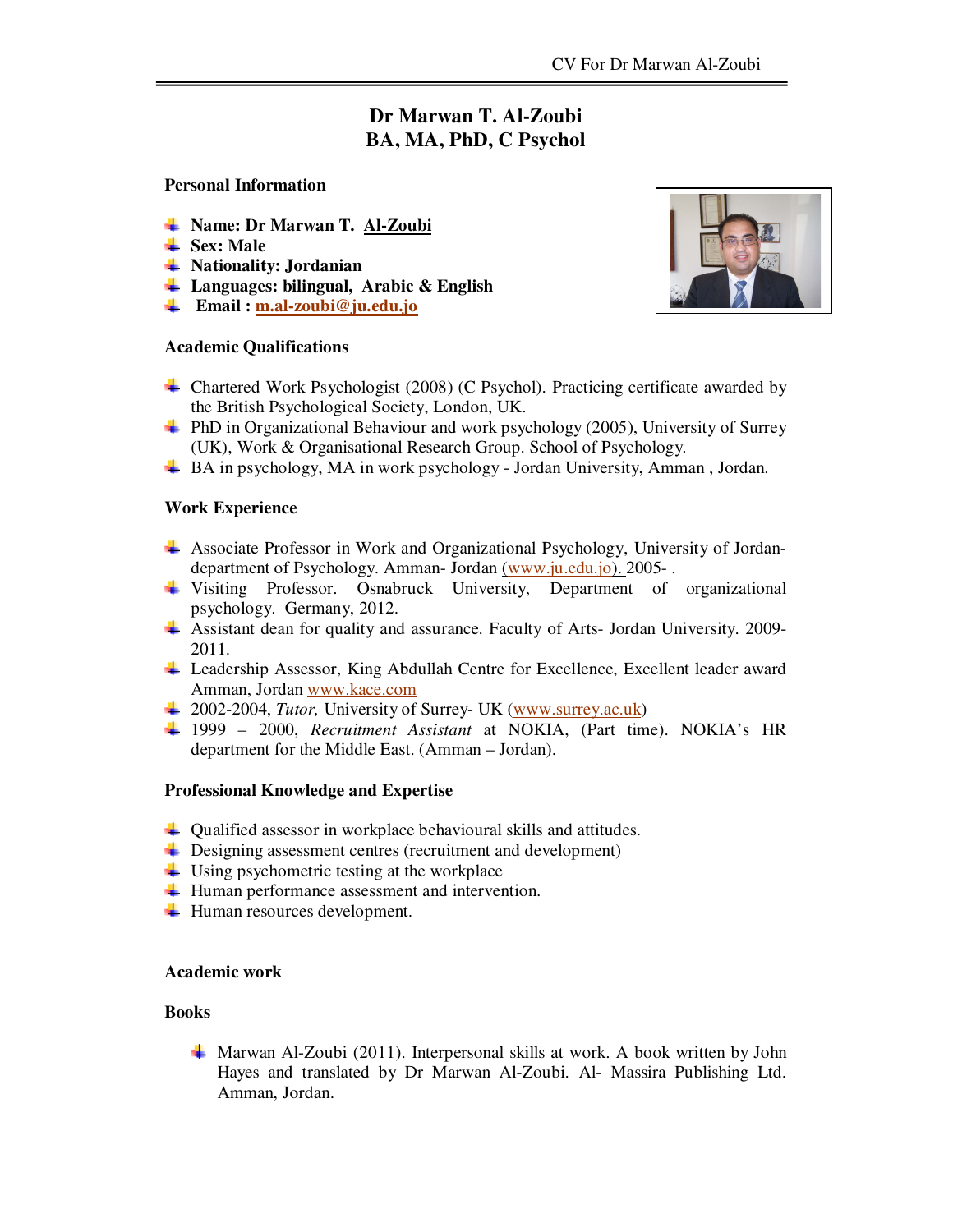- Marwan Al-Zoubi (2011): Job Satisfaction: Concept, Measurement, Interpretation and Improvement at Workplace. Al- Massira Publishing Ltd. Amman, Jordan.
- Marwan Al-Zoubi (2008). Job design and employee's performance and wellbeing. Vender-lag publishing ltd. Germany. The book is available with Amazon www.amazon.com

# **Academic Refereed Articles**

- **Marwan Al-Zoubi & Faris Helmi** (2012). Work Burnout and its relation to employee mental health. International Journal of business and management. Vol 7, No. 24. Pp. 30-38.
- **Marwan Al-Zoubi (2012). The shape of the relationship between salary and job** satisfaction: a field study. Far East Journal of Psychology and Business. Vol. 7 No. 3. pp. 1-12.
- **Marwan Al-Zoubi** (2012). Generating Benchmarking indicators of employee job satisfaction. Total Quality Management and Business Excellence. Vol. 23, pp. 27-43.
- Marwan Al-Zoubi (2010). Developing an Arabic version of Warr's job satisfaction scale. Journal of social sciences. Vol 3, No 2. Pp. 101-113.
- $\frac{1}{2}$  Marwan Al-Zoubi (2009). The Quality of Work Social Relationships and Employees Job Commitment and Wellbeing, Dirasat Journal.vol 36, No. 2. Pp. 465-479.

#### **Ongoing Research**

- Developing a Career Values Questionnaire for Jordanian Culture to be used in pre-employment assessment (ongoing). Joint research with Dr Dived Atkinson-World Bank.
- Developing a mental ability test for Jordanian culture to be used in preemployment assessment (ongoing). Joint research with Dr Dived Atkinson-World Bank.
- Developing the differential norms for Jackson personality test using large Jordanian employees sample. Joint research with Dr Dived Atkinson- World Bank.
- $\frac{1}{2}$  Psychological adjustment among university students. Joint research with Dr Yusof Abu Himydan- Jordan University.
- Translating book from English: title (Employee Selection) written by Professor John Cook (2009).

#### **Master thesis supervision**

- $\pm$  The Relation between Job Satisfaction and Job Characteristics among Employees Working in Call Canters in Amman (2011).
- The Psychometric Characteristics for the Modified Version of Jackson Personality Inventory – Revised Using a Sample of Employees in the Public and Private Sectors in Jordan (2009).